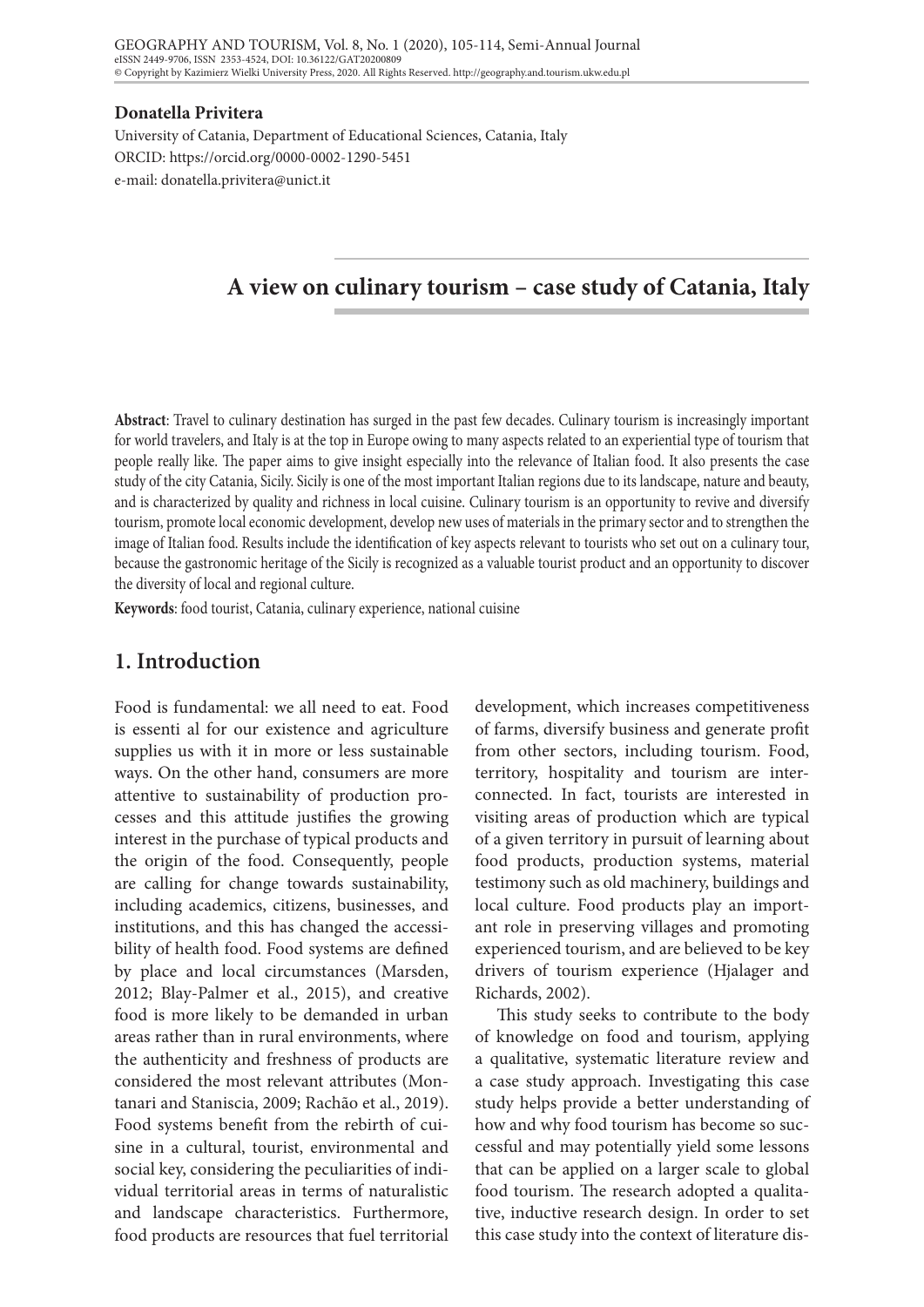cussed in the apposite section, a content analysis was conducted on more than 94 reviews of visitors who participated in gastronomy tour in Catania, Sicily. Online reviews are an important source for tourism research and practices because they constitute a mixture of facts, opinions, impressions, and emotions (Banerjee and Chua, 2016).

## **2. The importance of food and culinary in tourism development**

Territories can be seen as a space for the coexistence, cooperation and competition between knowledge, powers, regulations, and the dynamics of competition among systems of production, distribution, and consumption of food related different parts of the world (Storper, 1997; Morgan et. al., 2006), which, highlighting their complex articulation, are often defined as food systems or food networks. The placeless food of globalized agro-industrial systems is countered by local food, taken as a symbol of a different model of development and quality (Pettenati and Toldo, 2018). This new emphasis on the local aspect in the food debate has involved social, political, and cultural movements, as well as agri-food policies, active in imagining and pursuing more just and sustainable food societies and systems. Terms such as "kilometer zero", "food miles", and "short supply chains" have become part – often without adequate critical reflection – of vocabulary and imagination associated with more environmentally and socially sustainable patterns of food production and consumption (Nicolosi et al., 2019). The main arguments put forward by the supporters of the relocation of agro-food chains relate to the possibility for local societies and economies to play an active role in production processes, without passively suffering the pressures of global economic dynamics (Hines, 2000).

Furthermore, food is a potentially great driver for tourism development; it is an essential and most important part of tourists' experience and takes on a large variety of cultural expressions (Garibaldi and Pozzi, 2018). Food, and gastronomy in particular, gives value to a place; properly used landscapes paired with heritage have the potential to create attachment and attractiveness of a place (Lew, 2017). Gastronomy has become an indispensable element in the exploration of the culture and heritage of a certain region, where the two central concepts in the science of gastronomy are flavor

and tasting (Klosse, 2019). It embodies all the traditional values associated with the new trends in tourism: respect for the culture and tradition of a place, a healthy lifestyle, authenticity, sustainability, and experience. Tourists require cuisines that are highly dependent on local agriculture supplies, because certain food consumed while travelling may not readily be present in their everyday food practices. Local food seems to be an essential element in getting to know the culture and lifestyle of a tourist destination (Kapera, 2019). It represents traditional values associated with new tourism trends as well as produces new hybrid forms of gastro experience and bolsters the development of communities around gastronomy and food (Richards, 2015).

Food and gastronomy of a local community are essential factors determining tourism destination, however, this largely depends on the geographical context and the specific structural, infrastructural, historical, social and human resources of the territory involved combined with proper marketing. The heritage of the Mediterranean diet, recognized scientifically as one of the healthiest diets, testifies to the intense connections between peoples who live along the same sea and in neighboring territories. It is now known that the goal to be pursued in the future of agriculture is traceability of products together with the implementation of a sustainable production cycle that exploits waste to generate new products. If food is related and connected to a country, it becomes a powerful tool for tourism marketing and part of a local development strategy. In additional, innovations in food-related sectors could facilitate tourism development and therefore stimulate the economy of a region (Fernandes and Richards, 2017).

Consumption of culinary specialties, in many cases, has the same value as a visit to a historical monument. López-Guzmán et al. (2018) confirm that tourists tend to be satis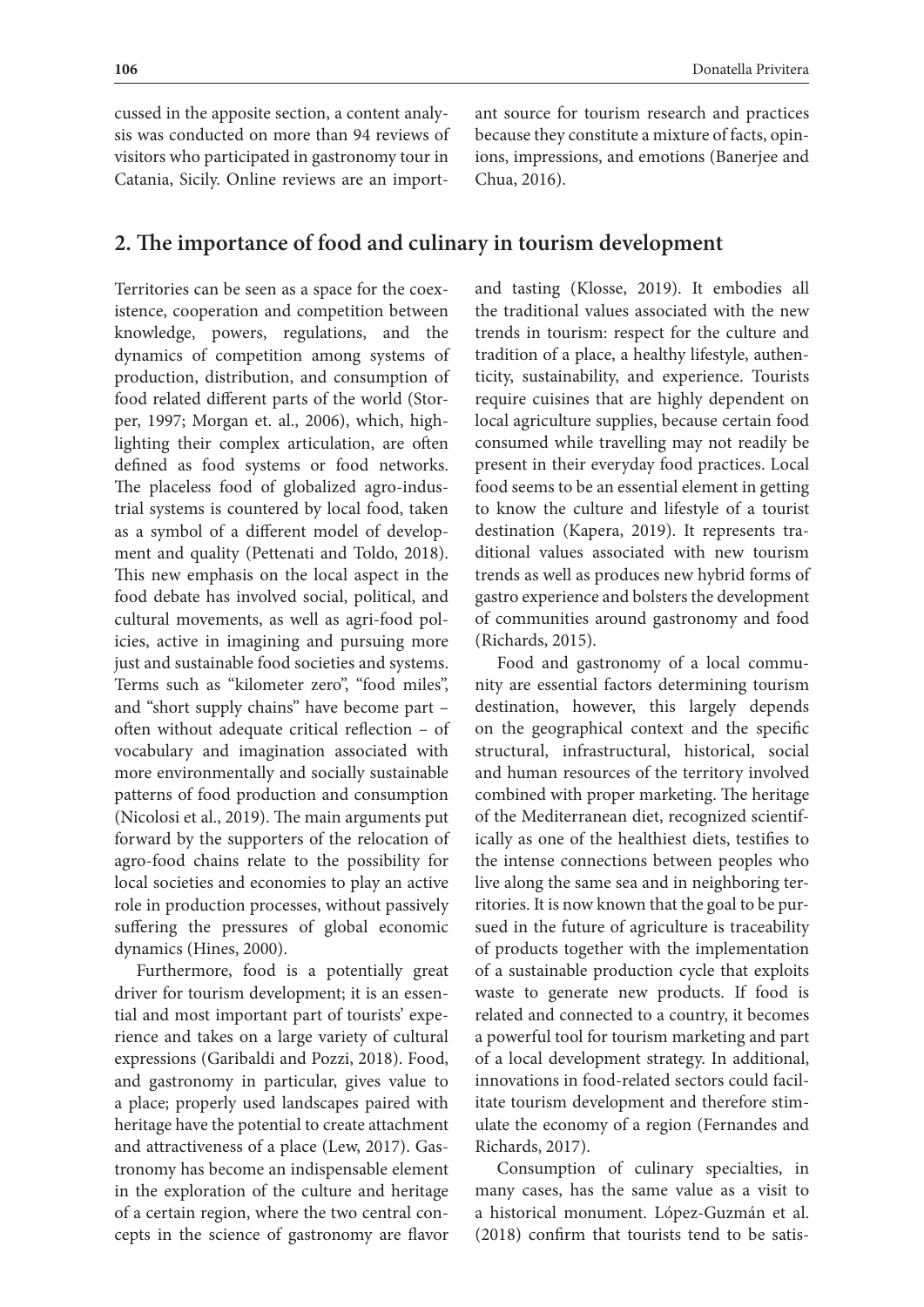fied with local cuisine only if the culinary offer serves as a starting point for learning about the culture of the destination.

Many studies show that the potential of a gastronomic product is intrinsically connected with the knowledge of the place where it is produced and consumed. In fact, authenticity has always been seen as an important aspect of food consumption, and therefore tourism and the search for authentic local and regional foods can become a reason to visit a destination (Folgado-Fernández et al., 2017) and to experience new dishes (Charzyński et al., 2017); gastronomic tourism has the potential to provide visitors with new values and experiences, and to provide a different form of narrative. Gastronomic tourism also creates a desire to return to a given destination, formsloyalty among visitors. However promotion of gastronomic tourism requires a complex strategy involving many stakeholders (UNWTO, 2016).

Food and wine are playing an increasingly central role in tourism: 53% of the world's tourists regard themselves as "food and wine tourists", with the percentage ranging from 81% among the Chinese to 42% among the British. 71% of people who travel want to enjoy food and wine experiences that are memorable, while 59% of tourists declare that themed experiences help them choose between destinations

(Garibaldi, 2020). In this context, every kind of event or gastronomic experience for tourists travelling to a given place is a catalyst, symbol, and generator of knowledge; these events and experiences also serve as means of promotion and stimulate tourism (Richards and Palmer, 2010).

At the same time, new technologies introduce both crucial challenges and opportunities to food and culinary tourism. Advancing transparency, encouraging connectivity, creating smart initiatives, and inviting tourists not only to use data but also to produce them, food has been identified as a key area for consideration in the sharing models at all stages of production and distribution, from the land to the plate, from restaurant to home. Improved and more wide-spread use of media (e.g., print, TV, cinema and radio) is conductive to the promotion of food tourism. Innovative models point to more sustainable and integrative formats of gastronomy linked to tourism. Tourist organizations and enterprises also need to be more proactive in order to ensure both new and wider tourist experiences: an example is a home restaurant as a place where meals are served just like in restaurants, linking the hospitality of home with appreciation of local food and typical cuisine (Privitera and Abushena, 2019).

# **3. Italy and food: a close relationship**

According to the latest UNWTO data (2019), the EU28 Member States accommodated 577 million international tourists in 2019, a 3% increase on the previous year. In 2018, revenue generated by international tourism amounted to 407 billion euros across all 28 states, around 33% of the world total. According to data from the Italian National Institute of Statistics (Istat, 2019), tourism in Italy is booming with more than 428.8 million visitors in 2018, of which 50.5% were foreign tourists. Data from Banca d'Italia (2020) indicate a 2.2% increase on the previous year in the number of foreign visitors, and a considerable increase in international tourism expenditure (6.2%). Italy is the third country in Europe for the number of visitors to accommodation establishments, after Spain and France. However, uncertainty surrounding

the pandemic and Covid-19, and the resulting global economic slowdown will contribute to a slower growth in 2020.

Recently, interest in food tourism has increased. Italy is a destination where gastronomy is a consolidated and integral part of the tourist offer. Food tasting has always been considered a part of the journey and one of the main reasons for local and international visitors to travel in Italy. Moreover, Italy is the European country with the highest number of excellent foods with recognized geographical certification (Protected Designation of Origin [PDO] and Protected Geographical Indication [PGI], as defined in Council Regulation EC 510/2006).

Food in Italy plays a key role in the economic development of local communities and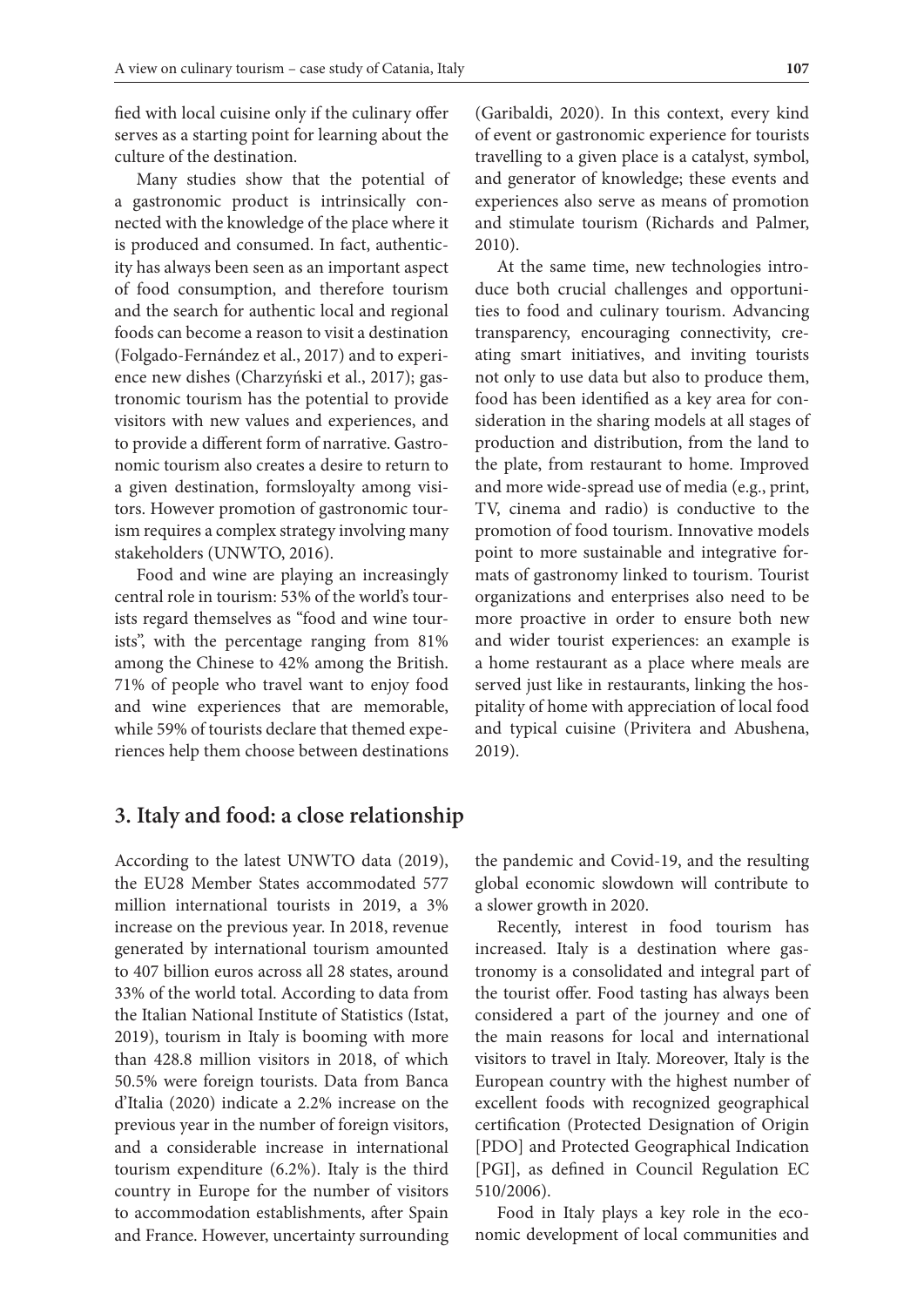in the relationship between local gastronomy, catering, and the competitiveness of the destination (Presenza and Del Chiappa, 2013). There are many Italian companies linked to the food sector and numerous events and initiatives related to food, wine, and gastronomic experiences. The relationship between food and tourism is now established, and just as tourism can be used as a motor for food, the latter can be used as a lever for tourism (Pagliuca and Rosciano, 2015). Additionally, street food also contributes to the success of gastronomic events and the image of Italian food (Privitera and Nesci, 2016).

One in three Italians has followed at least one food and wine itinerary in the last three years. The percentage of food and wine tourists who travelled with an overnight stay was 21%, as noted by Food Travel Monitor 2016, but now the number has increased to 45% (Garibaldi, 2019). All this confirms the new role of gastronomy, in which local food has become a component capable of influencing travel choices. Food tourism, as much as it relies on the culinary experience, also taps into other attributes, such as landscape and culture. Some tourists seek integrated offers that combine a variety of experiences, including the food and wine theme, as well as other cultural and recreational activities. International tourists are defined as mainly "eclectic" in their choice of experiences, whereas the theme of authentic, local and gourmet seems to resonate the most among the French tourists. The percentage of tourists who seek food and wine experiences outmatches that of tourists pursuing other activities, such as shopping (85% vs. 68% of general tourists) or music festivals (66% vs. 45%) (Garibaldi, 2020).

Coldiretti (2018) reports that, in combination, food and wine cultures frequently form part of a holiday in Italy, with 110 billion visitors (43% of local visitors and 57% of foreigners). The tasting experience is based on essential elements such as quality, authenticity, and sustainability; the green theme is a driving factor not only for agri-food production but also for 42% of tourists when choosing accommodation facilities (e.g., rural farms and agritourism) and events. Consuming local food is an alternative to globalization, a tool to socialize, and a means to communicate with local populations. When

traveling, foodies show the desire to know and experience the food and wine in all their aspects: during a tour they participate in a wide range of experiences, which can be very different from one another. The most popular food experiences, after eating typical local food in restaurants (indicated as popular by 73% of tourists), include visiting a market with local products (70%), buying street food from a traveling truck (59%), and taking short cooking classes. There is a strong interest in purchasing wine as a souvenir.

The Italian destinations where local food production is relevant are places with great heritage as well as high cultural and environmental value, and areas where there is potential for economic benefits, sustainable resource management, and employment through the celebration of traditional practices. Cultural ideas, traditions and practices are therefore understood, practiced and transmitted to provide more complex knowledge about the use of historical food.

In the varied Italian panorama emerge regions that excel in their offers. Emilia-Romagna is the region with the largest number of agri-food products with a geographical indication, while Piemonte holds the same primacy for wines (e.g., Barolo) and Campania for traditional agri-food products such as mozzarella and pizza. Lombardy boasts instead primacy in the catering offer, in terms of businesses and restaurants of excellence reported in the main guides (such as the noted *Michelin Guide*), as well as the largest number of craft breweries and pubs in Italy. Eastern Lombardy won the European gastronomic region (ERG) award in 2006. The ERG Prize aims to stimulate the debate on responsible tourism and on food and food practices, in order to achieve more sustainable food production and consumption, with attention to their environmental, social, cultural, and economic impact. Tuscany turns out to be the first Italian region for the number of farmhouses and wineries and most desired by Italian and international tourists, for the different types of catering services offered, accommodation, tastings, opportunities for educational farm experiences, etc. (Garibaldi, 2020). There is also a strong interest in the south, particularly in Sicily and Puglia. In addition, in Italy there are museums of taste and Creative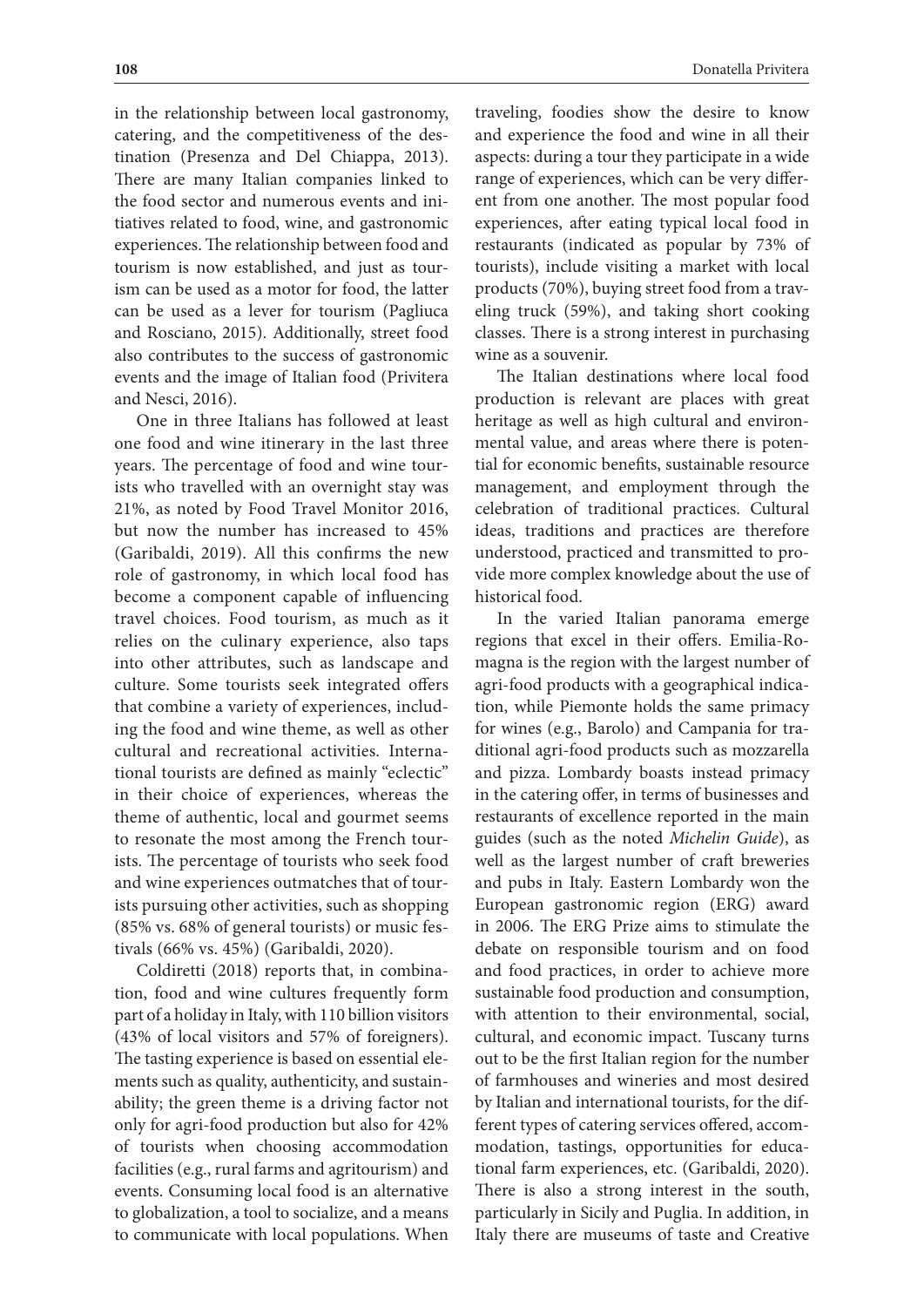Cities linked to food and wine (Parma, Alba, and Bergamo).

Furthermore, there are more and more innovations in the food system and in the development of new technologies. Food tourists get information through increasingly

#### **4. Case study region: Sicily tells about its food**

The area of study is Sicily, which is rich in cultural and archaeological heritage and has high tourism flow. Together with the islands of Ustica and Pantelleria, as well as the Aeolian (Eolie), Aegadian (Egadi), and Pelagian (Pelagie) archipelagos, Sicily forms the biggest region of Italy  $(25,832 \text{ km}^2)$ , with more than five million inhabitants. It is also known as "Trinacria" due to its triangular shape. Mount Etna (3,323 m), one of the largest active volcanoes in the world, is located in northeast Sicily and is a UNESCO World Heritage Site.

Sicily has a rich variety of local produce and is a destination renowned for its high-quality food and exciting food culture. There are many typical and traditional products of the island which local culinary tradition has knowledgably enhanced, representing the identity of the territory, which, with their peculiarities, are a tourist attraction. Of the 67 agri-food and beverage industry products of PDO and PGI of the Sicilian region, 31 are wines (Privitera et al., 2020). Local food producers, from farmers and fishermen to bakers and cheesemakers, work in ways that respect natural resources. The Mediterranean climate supports local food processing, shortening supply chains, and investment in local food businesses, while citrus horticulture and preserving add value to produce, which is then kept in the local economy.

Over the centuries, Sicily – thanks to its position in the center of the Mediterranean – has experienced domination by a succession of cultures, each of which has left traces that determine the immense richness of Sicilian heritage in terms of architecture, art and culture.

Tourism in Sicily (Italy) is booming, as the latest data show. With more than 14.4 million visitors in 2017, almost 4.7 million arrivals from foreign countries, and 212 million overnight stays, international tourism registered an 8% increase from 2016 to 2017. The number sophisticated technology that allows them to see exactly where the food was grown and how it was produced, as well as, instantly, where to book a restaurant, etc. Maximizing technology is an engine for food and wine tourism.

of international tourists has increased, and so has their spending: overall, foreigners visiting Italy in 2017 spent  $\epsilon$ 39 billion, 7% more than in 2016. Data on tourist flows in Sicily compared with the previous year reveal an increase in arrivals and stays of 10.8%, with an average three-day stay in different hotel types (Regione Siciliana, 2018).

Sicily is among the Italian regions with the biggest endowment of archaeological resources. UNESCO has recognized historical–cultural sites of Sicily as part of the World Natural and Cultural Heritage Registry. They attract tourists and create employment as well as productive circuits. Among the most famous are the archaeological area of Agrigento (940,000 visitors in 2019), the Roman villa of Casale of Piazza Armerina (more than 307,000 tourists), the baroque cities of Val di Noto and Palazzolo Acreide, along with the Aeolian Islands, Syracuse, and the Neapolis area (about 680,000 visitors), and the clifftop necropolises of Pantalica, Cefalù, and Mount Etna.

Catania is the second largest city in Sicily with an international airport providing good connections with many EU countries. It's a good example of the gastronomy of Sicily, in fact some features of the cuisine are similar to those of Sicily in general, with its numerous offerings of local food, including fine seafood thanks to Catania's location at the sea, it is perfect for a culinary city break. In this city, long way down the principal street *via Etnea* in the historic center of Catania, where the food is delicious in an eye-opening way, restaurants and bars are actually one of the surest ways to make a good living. Catania city, with 350,000 habitants, offers a beautiful scenario: the wonderful strength of the volcano Etna, the sea of the Ionian coast, the historical and archaeological heritage, the baroque churches and buildings, and the culinary traditions.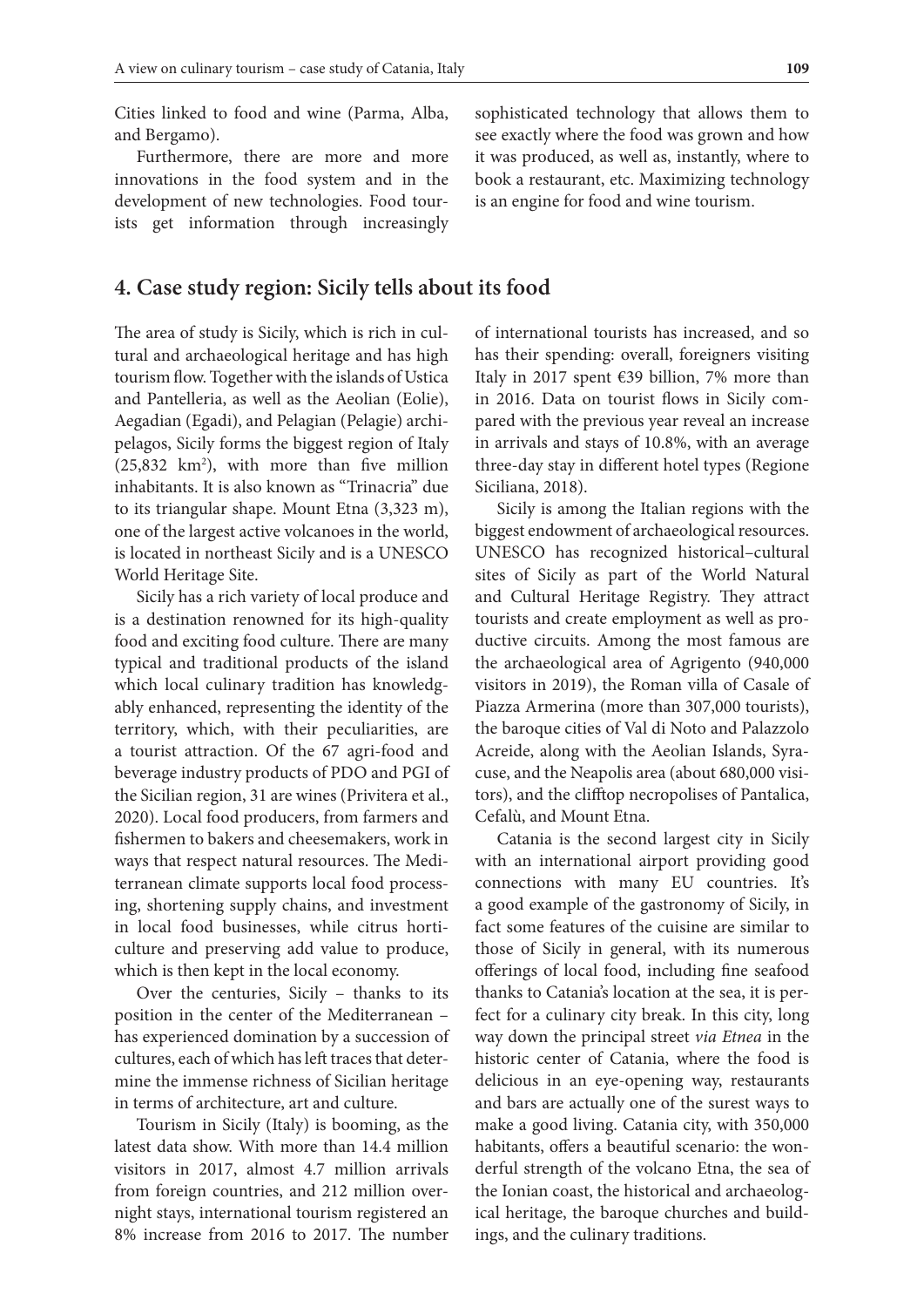During a food and wine tour in eastern Sicily, the king of the table is the *arancino* (one of the symbols of Sicilian street food: it is as a snack or a meal consisting of a fried drop-shaped ball of rice stuffed with *ragù* of meat with tomato sauce and spices or with vegetables), along with seafood and Etna wine (produced with *Nerello Mascalese* and *Nerello Cappuccio*), the sweet wine *Zibibbo*, or a *Malvasia* from the Aeolian islands at the end of lunch. A dessert is the famous Sicilian *cannolo* (Fig. 1A), with its big and crunchy wafer filled with ricotta cheese made with sheep milk and garnished with chopped pistachios, for a quick but excellent meal. Filled with ricotta and sweetened with candied fruit, chocolate chips and icing sugar, it is the perfect end of a meal or an excellent snack. Street food is very common on Catania as a food truck phenomenon: it is a way to preserve the cultural and social heritage, attract tourists, and offer fast, cheap, gourmet, and typical products (Alves da Silva et al., 2014; Privitera and Nesci, 2015; Alfiero et al. 2017). If, instead, the tourist prefers slow food, there are many restaurants to enjoy seafood as anchovies; the best-known and renowned *pasta alla norma*—tomato sauce with fried eggplant (Fig. 1B); or *spaghetti* with cuttlefish, covered with crispy crumbs and delicious *caponata* (fried mixed vegetables). And to conclude the meal, a dessert not to be missed is the Sicilian *cassata* (a cake with ricotta and pieces of chocolate, Fig. 1C) or puffs made with



**Figure 1**. (A) The Sicilian Cannoli; (B) the *pasta alla norma*; (C) The *cassata*, and (D) the *granita* with *brioscia* (Photo by author)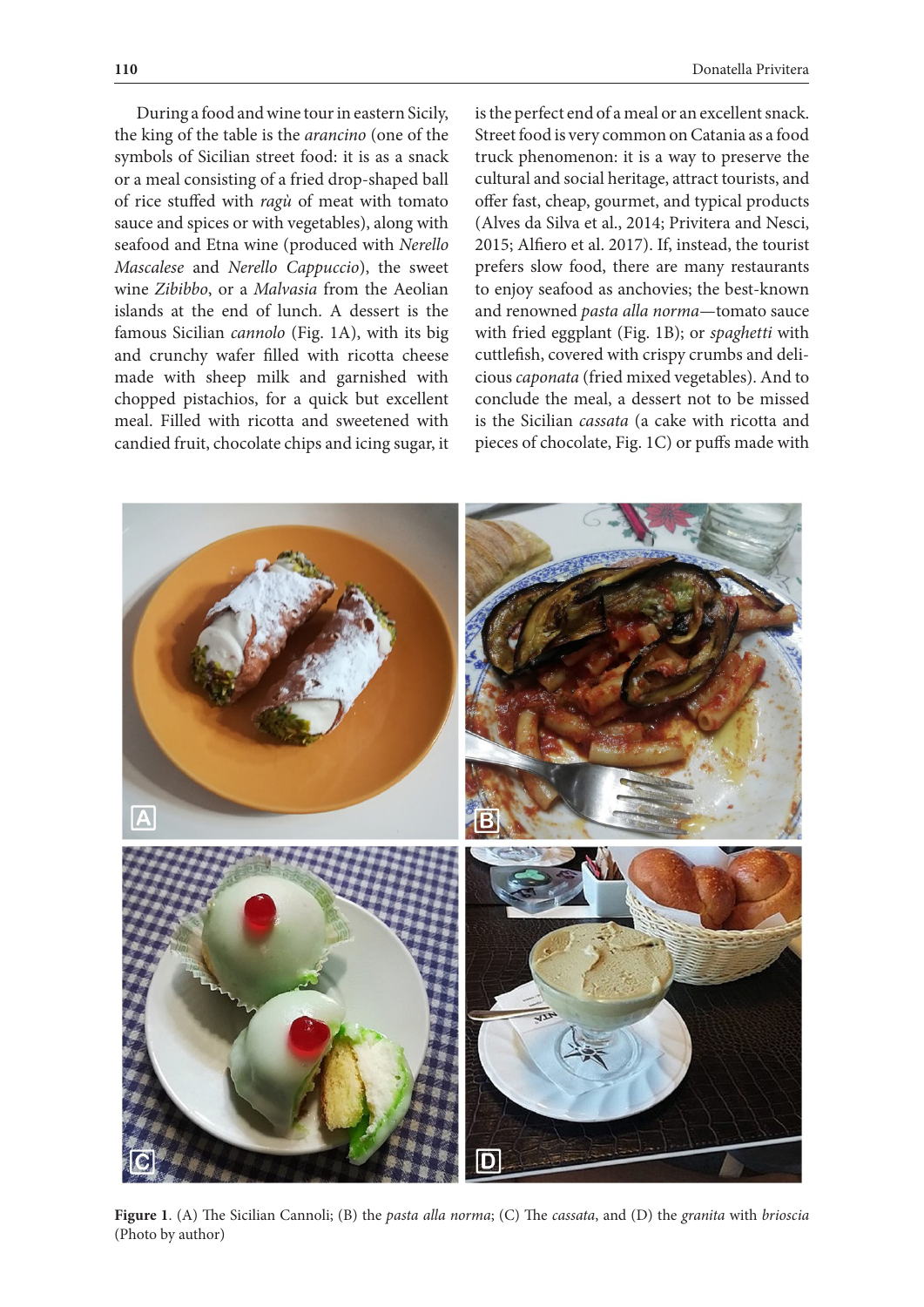almond paste. For a refreshing break or even for breakfast, especially during a hot summer, a *granite* with almonds, pistachio, or coffee, accompanied by *brioscia*, is similar to ice cream but distinguished by the ingredients and process (Fig. 1D).

In order to place this case study within the literature discussed above, a content analysis was conducted on more than 94 reviews of tourists or residents who participated in the experience of gastronomy tour in Catania (Tripadvisor, 2019). Culinary walks in Catania are becoming an element of food tourism development. This short tour is a perfect introduction to history and food culture of Catania. It was chosen in order to have sufficient robustness to capture the distinct characteristics of the observational units of analysis. The operator chosen (Operator, 2019) had to be embedded in the tourism and hospitality context and it had to represent a best practice example by providing evidence for the current successful realization of culinary experiences as demonstrated in travel reviews via Tripadvisor. Usually, it is a three-hour walking tour around the fish markets, back streets, and historical center, sampling the best daily selection of food and learning about Sicilian culture from a young local guide. The target is a small group experience designed for passionate foodies and curious travelers. Observing the characteristics of the travelers via Tripadvisor, many of them were foreigners (60.6%). They plan their trip on the web, using it both to collect information and to book individual components of the journey. Many of them highly appreciated

as excellent (78.7%) the flavor of the tastes and the appetite triggered by the culinary dishes of a great variety defining a "very relaxing and enjoyable tour". As for the methodology, from the total of 1,205 words extracted from the visitors' reviews dated December 2019, 88 words were coded as relevant and classified into four macro-dimensions: tasting food, setting, experience, and organizer. From the results, the total frequency of macro-dimensions was 524, where the most frequent one was tasting food (188), with medium frequency for experience (143) and lower frequencies for organizer (101) and setting (92).

In particular, from Fig. 2, it is possible to observe that the tasting food dimension (mentioning elements like the local food's characteristics, eating habits, *arancini,* and adjectives indicating the tastes of food or wine) covers 35.8% of the codified frequencies, the setting-related dimension had a 17.5% frequency (indicating elements referring to the physical context in which the tour experience took place, such as the view of the Dome of Catania, the rich history, the fish market, and adjectives relating to the architectonic building), and the experience-related dimension accounted for 27.2% of the total frequency (a memorable and fabulous experience, the atmosphere, and the exhibition of street vendors and entertainment were the most frequent features named in participants' reviews), while the organizer-related dimension accounted for 19.2% (the most frequent words in this case were "organization", "perfect guide", "services", "staff", and "private tour").



**Figure 2**. Frequency percentages of culinary tour experience reviews in Sicily codified by dimensions (source prepared based on the author's own study, n=524)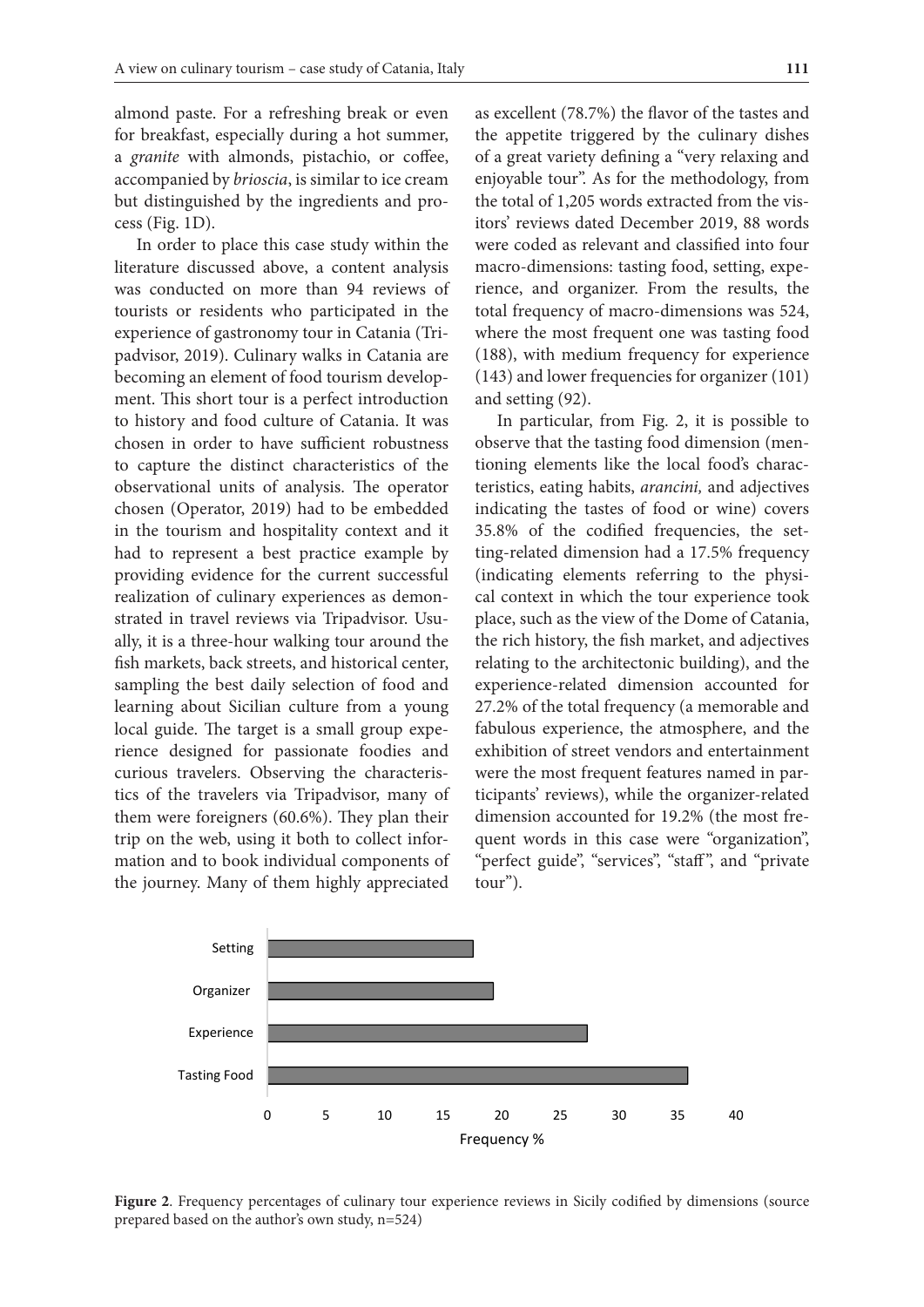A review by a young woman highlights the "exaltation of the experience" to taste the food together with the identity of the places (e.g., fish market): "Great experience indeed! … The tour was amazing. The place itself was charming and just for us. Fish Market...it was one of the most memorable experiences to see fishermen, fish mongers, and street vendors interacting in a crowded space". Tasting food has been identified as a key area in the hospitality sector, and the search for culinary authenticity in a gastronomy tour is also a relevant motivation for consideration as a social experience to learn about culture. For example, a key message from a solo traveler is as follows:"It was so much more than a food tour! I got to know the area, culture, and people better through the eyes of my guide" (Tripadvisor, 2019).

At the same time, a culinary tour also provides good memories of a journey with the knowledge of having tasted the traditional food of a country but also the opportunity to come into contact with residents. A tourist's review on the Tripadvisor website says: "A great way to see Catania and taste the foods the locals eat. A truly wonderful experience that I would recommend to anyone who wants to get to know Catania – foodie or not."

On the organizer side, a professional tour guide shares stories behind the local foods and at the same time builds a relationship with the travelers. An adult male tourist revealed in a review: "We had lots of history and time absorbing the colors, sounds, tastes and smells of the market…. Aureliano, you were absolutely brilliant to hang out with! Wonderful, wonderful time on our adventure! Highly recommend!"

## **5. Summary and conclusions**

The findings from the content analysis are in line with the current literature about the main features in gastronomic tourism and substantially confirm the most discussed assumptions regarding issues in food experiences. The case of the culinary tour experience reveals that not only is the concept of food tourism able to produce heavy revenues for the local development of territory, but it also acquires the key role of enhancer of a tourism destination due to its ability to engage visitors beyond regional boundaries, by triggering supra-regional tourism flows. The identified dimensions confirm that the main focuses emerging from the visitors' point of view are based on the local products' characteristics, the overall sensory experience derived from participation in this kind of tour, and the efficiency of the organizational arrangements. The food becomes more than just a thing; it is a part of a greater context, a prominent element. When consuming, the visitor becomes part of a culture, even if just for the short time of the holiday. Visitors report satisfaction with their local culinary experi-

ence, valuing to a greater extent the atmosphere of the establishments and the innovation of the dishes. In addition to searching for new food experiences, they use the gastronomy tour as a tool to learn more about the culture of the destination and to satisfy the desire for interpersonal relationships with local residents.

Food experiences are what tourist remembers by culinary tours when come back to their home. It is necessary to improve the context where food is served, considering that consumers are more interested in enjoyment and experience than in materiality. This means recreating an atmosphere that evokes the territory and culture of the population living there, improving communication, creating food and wine itineraries, and combining them with visits to cultural and natural sites.

As the main future line of research, the author recommends strengthening the research to determine whether tourists who visit the city of Catania or Sicily, when they return to their home countries, also consume culinary items produced in this geographical area.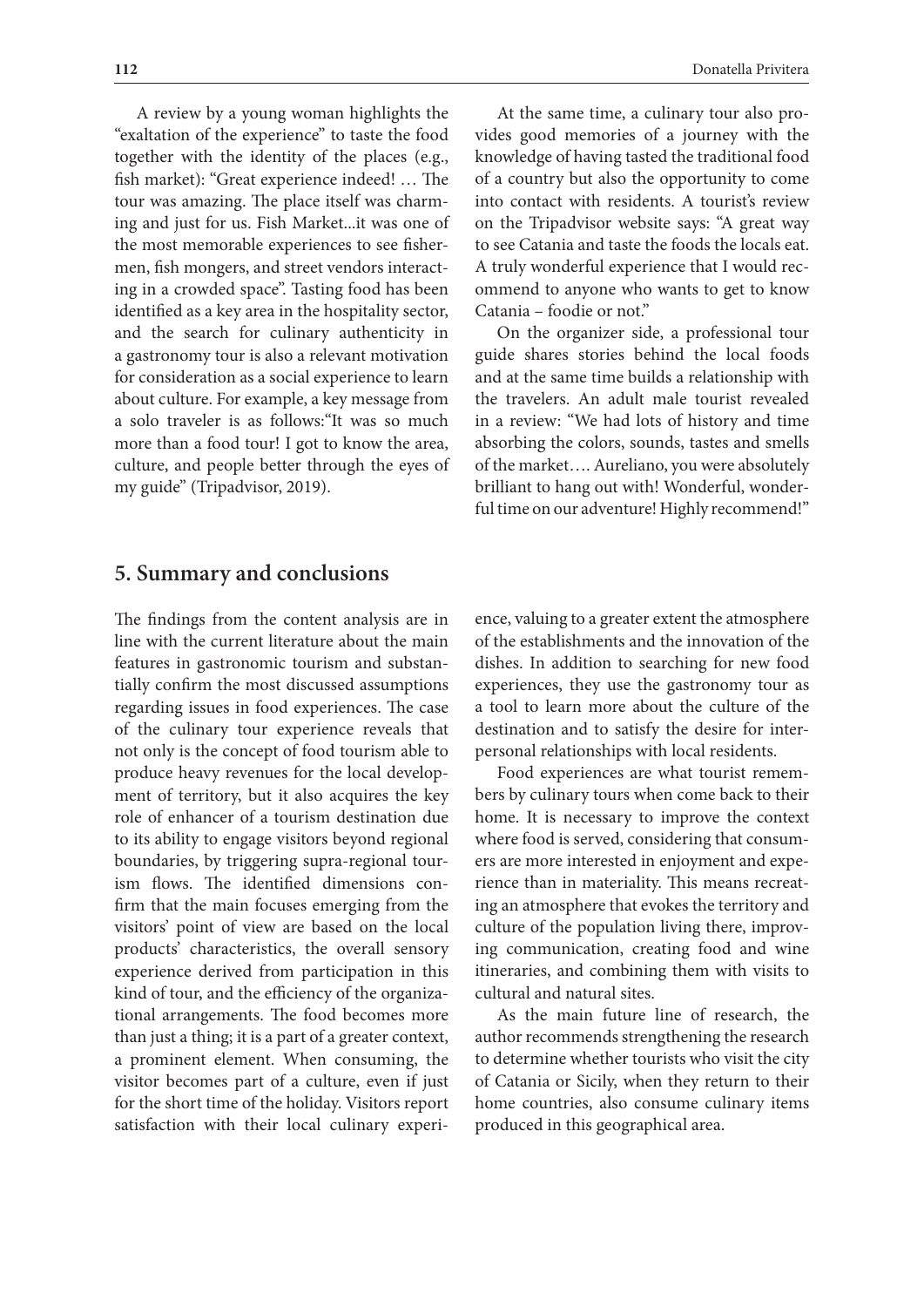## **Acknowledgements**

The author would like to acknowledge Editor for the support during the editing phase and the anonymous reviewers for their valuable comments and suggestions to improve the paper.

# **References**

- Alfiero S., Lo Giudice A., Bonadonna A., 2017. Street food and innovation: the food truck phenomenon. British Food Journal 119(11), 2462-2476.
- Alves da Silva S., Cardoso R.D.C.V., Góes J.T.W., Santos J.N., Ramos F.P., Bispo de Jesus R., Sabá do Vale R., Teles da Silva P.S., 2014. Street food on the coast of Salvador, Bahia, Brazil: a study from the socioeconomic and food safety perspectives. Food Control 40(1), 78-84.
- Banerjee S., Chua A.Y., 2016. In search of patterns among travellers' hotel ratings in TripAdvisor. Tourism Management 53, 125-131.
- Blay-Palmer A., Sonnino R., Custot J., 2015. A food politics of the possible? Growing sustainable food systems through networks of knowledge. Agriculture and Human Values 33(1), 27–43.
- Charzyński P., Podgórski A., Dąbkowska A., Stawska M., 2017. Assessment of the recognisability and attractiveness of regional kinds of Polish cuisine in the context of culinary tourism. Geography and Tourism 5(1), 7-18.
- Fernandes C., Richards G., 2017. La gastronomia tra tradizione ed innovazione. L'esempio della regione portoghese del Minho. [In:] Garibaldi R. (Ed.), In viaggio per cibo e vino. Esperienze creative a confronto. Aracne, Roma, 19-36 [In Italian].
- Folgado-Fernández J.A., Hernández-Mogollón J.M., Duarte P., 2017. Destination image and loyalty development: The impact of tourists' food experiences at gastronomic events. Scandinavian Journal of Hospitality and Tourism 17, 92-110.
- Garibaldi R., 2019. Best practices in gastronomy tourism: synergies between food, wine, culture and tourism. [In:] Dixit S.K. (Ed.), The Routledge Handbook of Gastronomic Tourism. Routledge, London, 563-571.
- Garibaldi R., Pozzi A., 2018. Creating tourism experiences combining food and culture: an analysis among Italian producers. Tourism Review 73(2), 230-241.
- Hines C., 2000. Localization: A Global Manifesto. Earthscan, London.
- Hjalager A.M., Richards G., 2002. Still undigested: research issues in tourism and gastronomy. [In:] Hjalager A.M., Richards G. (Ed.), Tourism and Gastronomy. Routledge, London, 224-234.
- Kapera I., 2019. The Role of Local Food Culture in Sustainable Tourism Development. Geography and Tourism 7(1), 29-39.
- Klosse P.R., 2019. Modern gastronomy: the science of flavor and tasting. [In:] Dixit S.K. (Ed.), The Routledge Handbook of Gastronomic Tourism. Routledge, London, 32-38.
- López-Guzmán T., Torres Naranjo M., Pérez-Gálvez J.C., Carvache Franco W., 2018. Gastronomic Perception and Motivation of a Touristic Destination: The City of Quito, Ecuador. GeoJournal of Tourism and Geosites 1, 61-73.
- Lew A.A., 2017. Tourism planning and place making: Placemaking or place-making? Tourism Geographies 19(3), 448-466.
- Marsden, T., 2012. Food systems under pressure: Regulatory instabilities and the challenge of sustainable development. [In:] Spaargaren G., Oosterveer P., Loeber, A. (Ed.), Food practices in transition: Changing food consumption, retail and production in the age of reflexive modernity. Routledge, New York, 291-312.
- Montanari A., Staniscia B., 2009. Culinary tourism as a tool for regional reequilibrium. European Planning Studies 17(10), 1463-1483.
- Morgan K., Marsden T., Murdoch J., 2006. Worlds of Food. Oxford University Press, Oxford.
- Nicolosi A., Laganà V.R., Laven D., Marcianò C., Skoglund W., 2019. Consumer Habits of Local Food: Perspectives from Northern Sweden. Sustainability 11(23), 6715, https://doi.org/10.3390/su11236715.
- Pagliuca M., Rosciano M., 2015. Food Tourism Relationship in the Italian destinations. Annali del Turismo 4, 25-39.